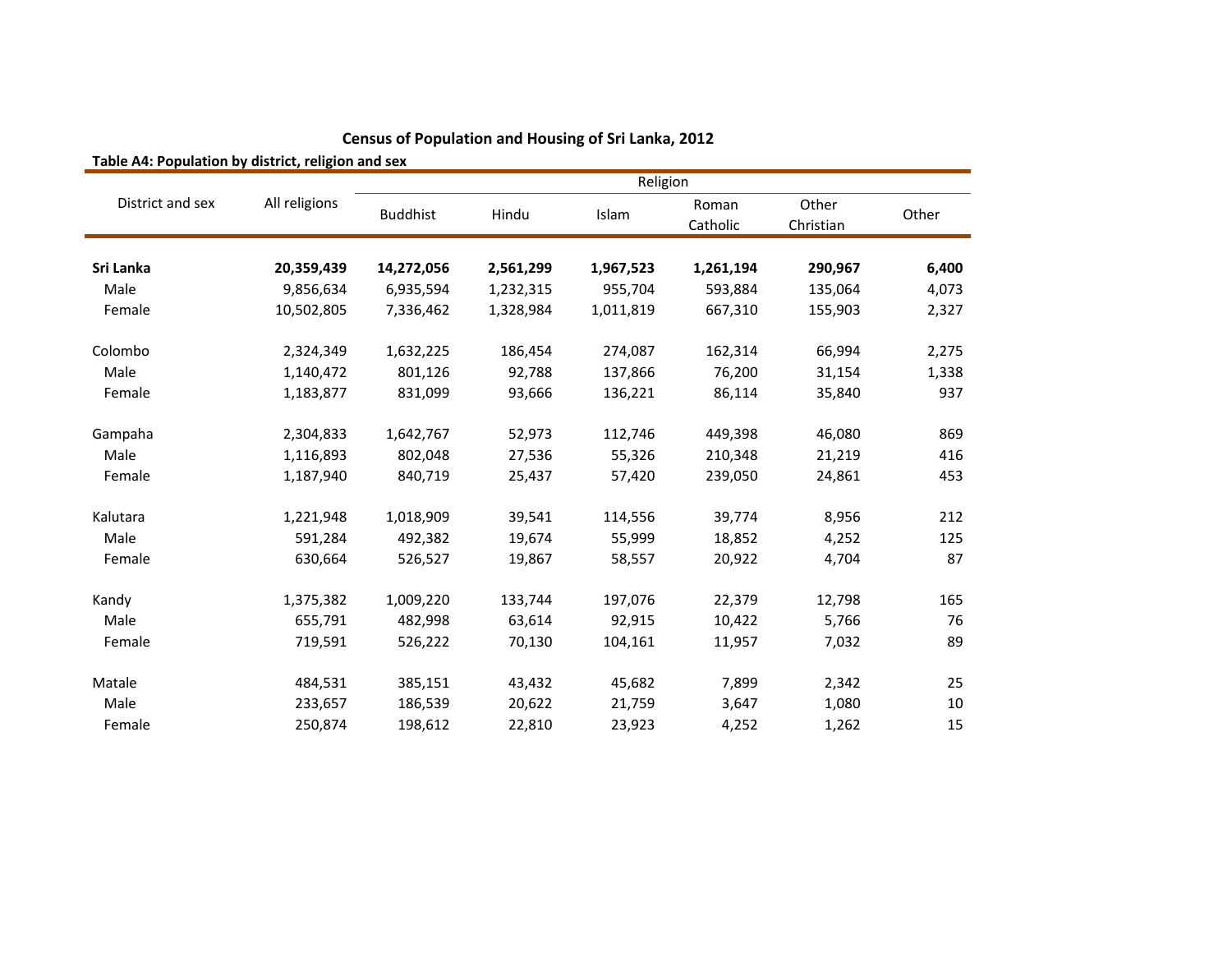| Table A4. Population by district, religion and sex |               | Religion        |         |        |                   |                    |         |  |
|----------------------------------------------------|---------------|-----------------|---------|--------|-------------------|--------------------|---------|--|
| District and sex                                   | All religions | <b>Buddhist</b> | Hindu   | Islam  | Roman<br>Catholic | Other<br>Christian | Other   |  |
|                                                    |               |                 |         |        |                   |                    |         |  |
| Nuwara Eliya                                       | 711,644       | 278,254         | 363,163 | 21,116 | 33,476            | 15,508             | 127     |  |
| Male                                               | 340,347       | 133,373         | 173,982 | 10,040 | 15,702            | 7,174              | 76      |  |
| Female                                             | 371,297       | 144,881         | 189,181 | 11,076 | 17,774            | 8,334              | 51      |  |
| Galle                                              | 1,063,334     | 998,647         | 15,584  | 39,267 | 4,415             | 5,315              | 106     |  |
| Male                                               | 509,902       | 478,434         | 7,842   | 19,008 | 2,038             | 2,504              | 76      |  |
| Female                                             | 553,432       | 520,213         | 7,742   | 20,259 | 2,377             | 2,811              | 30      |  |
| Matara                                             | 814,048       | 766,323         | 16,421  | 25,614 | 2,432             | 3,208              | 50      |  |
| Male                                               | 389,903       | 366,729         | 8,203   | 12,410 | 1,065             | 1,470              | 26      |  |
| Female                                             | 424,145       | 399,594         | 8,218   | 13,204 | 1,367             | 1,738              | 24      |  |
| Hambantota                                         | 599,903       | 580,344         | 1,222   | 15,204 | 1,139             | 1,692              | 302     |  |
| Male                                               | 294,736       | 284,805         | 699     | 7,556  | 586               | 818                | 272     |  |
| Female                                             | 305,167       | 295,539         | 523     | 7,648  | 553               | 874                | 30      |  |
| Jaffna                                             | 583,882       | 2,168           | 483,255 | 2,363  | 75,474            | 20,511             | 111     |  |
| Male                                               | 274,173       | 1,565           | 226,382 | 1,182  | 35,539            | 9,456              | 49      |  |
| Female                                             | 309,709       | 603             | 256,873 | 1,181  | 39,935            | 11,055             | 62      |  |
| Mannar                                             | 99,570        | 1,809           | 24,027  | 16,512 | 52,415            | 4,790              | 17      |  |
| Male                                               | 50,053        | 1,595           | 11,966  | 8,392  | 25,761            | 2,331              | $\,8\,$ |  |
| Female                                             | 49,517        | 214             | 12,061  | 8,120  | 26,654            | 2,459              | 9       |  |
| Vavuniya                                           | 172,115       | 16,853          | 119,401 | 11,972 | 15,305            | 8,498              | 86      |  |
| Male                                               | 84,715        | 9,502           | 57,906  | 6,034  | 7,231             | 3,990              | 52      |  |
| Female                                             | 87,400        | 7,351           | 61,495  | 5,938  | 8,074             | 4,508              | 34      |  |

**Table A4: Population by district, religion and sex**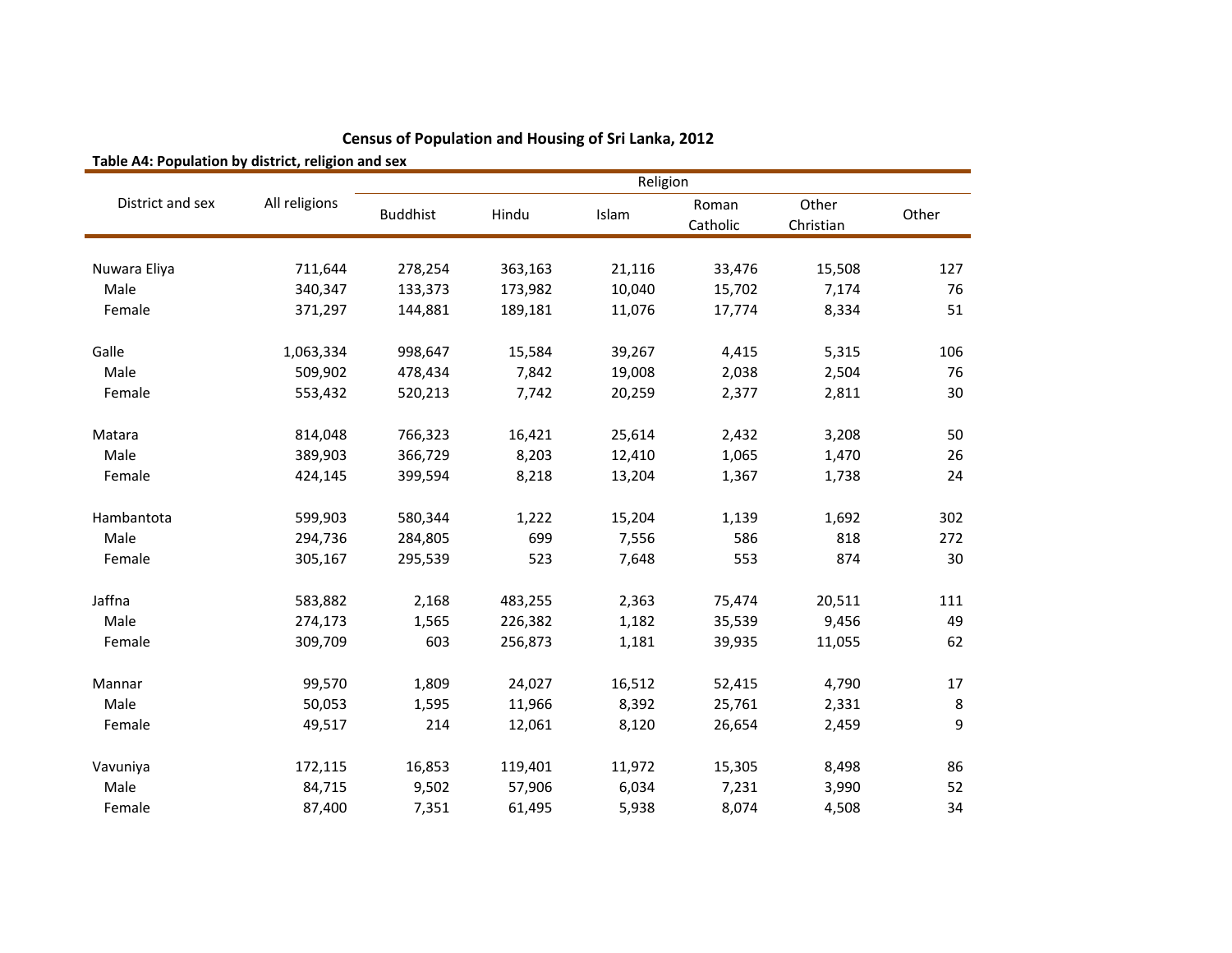| Table A4: Population by district, religion and sex |               |                 |         |         |                   |                    |       |  |
|----------------------------------------------------|---------------|-----------------|---------|---------|-------------------|--------------------|-------|--|
|                                                    | All religions | Religion        |         |         |                   |                    |       |  |
| District and sex                                   |               | <b>Buddhist</b> | Hindu   | Islam   | Roman<br>Catholic | Other<br>Christian | Other |  |
|                                                    |               |                 |         |         |                   |                    |       |  |
| Mullaitivu                                         | 92,238        | 8,185           | 69,377  | 1,880   | 9,063             | 3,664              | 69    |  |
| Male                                               | 46,036        | 4,590           | 34,199  | 1,007   | 4,500             | 1,685              | 55    |  |
| Female                                             | 46,202        | 3,595           | 35,178  | 873     | 4,563             | 1,979              | 14    |  |
| Kilinochchi                                        | 113,510       | 1,275           | 92,986  | 700     | 12,063            | 6,436              | 50    |  |
| Male                                               | 55,783        | 1,026           | 45,389  | 369     | 5,871             | 3,099              | 29    |  |
| Female                                             | 57,727        | 249             | 47,597  | 331     | 6,192             | 3,337              | 21    |  |
| <b>Batticaloa</b>                                  | 526,567       | 6,281           | 338,882 | 134,065 | 24,454            | 22,833             | 52    |  |
| Male                                               | 250,676       | 4,234           | 161,172 | 63,633  | 11,225            | 10,382             | 30    |  |
| Female                                             | 275,891       | 2,047           | 177,710 | 70,432  | 13,229            | 12,451             | 22    |  |
| Ampara                                             | 649,402       | 251,427         | 102,829 | 281,987 | 7,588             | 5,541              | 30    |  |
| Male                                               | 314,352       | 124,779         | 48,506  | 134,924 | 3,573             | 2,559              | 11    |  |
| Female                                             | 335,050       | 126,648         | 54,323  | 147,063 | 4,015             | 2,982              | 19    |  |
| Trincomalee                                        | 379,541       | 99,344          | 98,442  | 159,418 | 14,493            | 7,774              | 70    |  |
| Male                                               | 187,472       | 50,171          | 46,822  | 79,920  | 6,795             | 3,747              | 17    |  |
| Female                                             | 192,069       | 49,173          | 51,620  | 79,498  | 7,698             | 4,027              | 53    |  |
| Kurunegala                                         | 1,618,465     | 1,431,632       | 14,721  | 118,305 | 43,711            | 9,926              | 170   |  |
| Male                                               | 777,201       | 687,722         | 7,467   | 57,025  | 20,296            | 4,608              | 83    |  |
| Female                                             | 841,264       | 743,910         | 7,254   | 61,280  | 23,415            | 5,318              | 87    |  |
| Puttalam                                           | 762,396       | 329,705         | 28,811  | 150,404 | 240,221           | 12,093             | 1,162 |  |
| Male                                               | 368,971       | 162,091         | 14,116  | 72,316  | 113,807           | 5,610              | 1,031 |  |
| Female                                             | 393,425       | 167,614         | 14,695  | 78,088  | 126,414           | 6,483              | 131   |  |